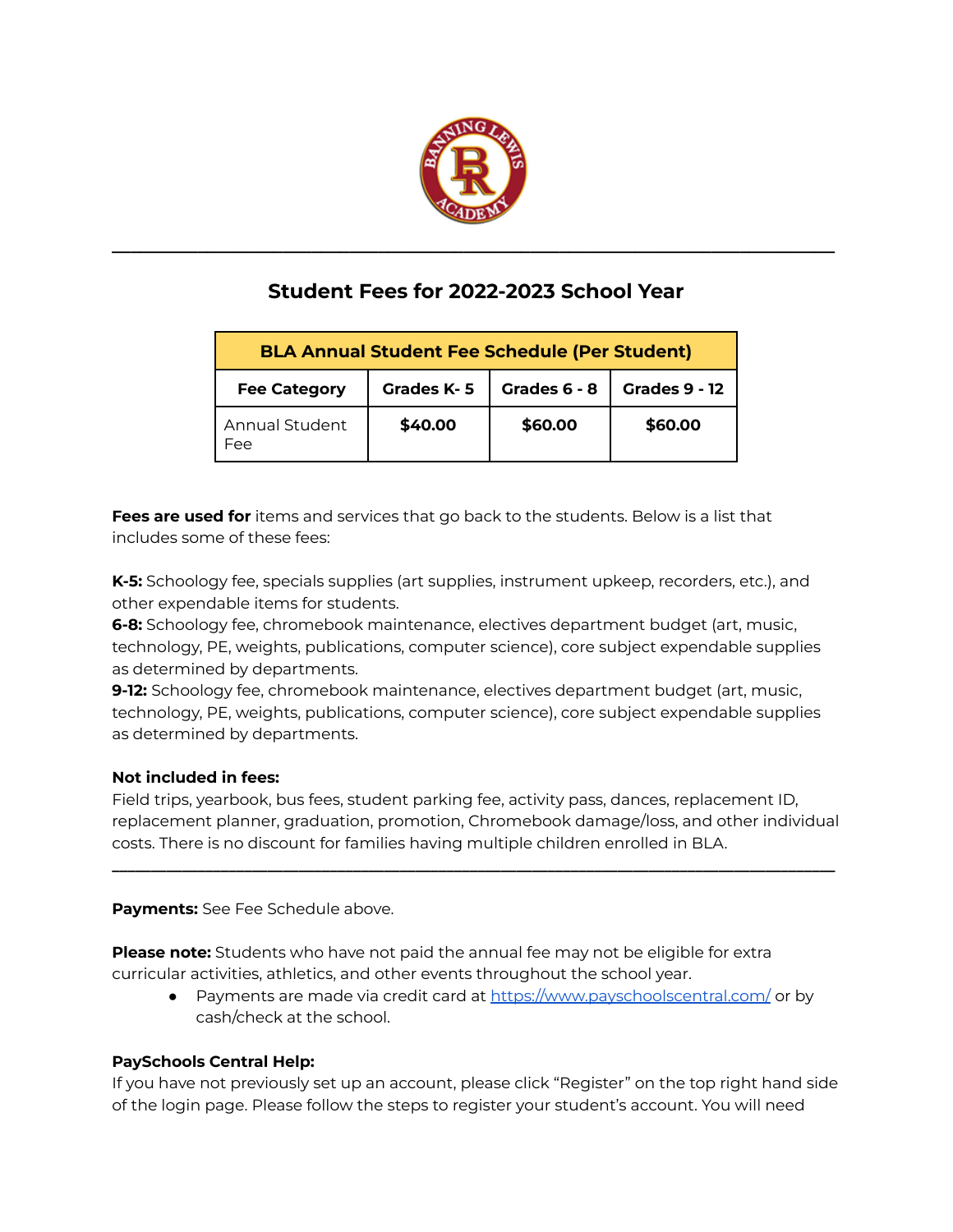your student's ID number to register; these are located on their schedule that was sent by email.

Once logged in, please click "Assigned Fees". Then click on your student and add the fee to your cart. For student drivers, please click "Optional Fees" to purchase the parking pass fee.

**\_\_\_\_\_\_\_\_\_\_\_\_\_\_\_\_\_\_\_\_\_\_\_\_\_\_\_\_\_\_\_\_\_\_\_\_\_\_\_\_\_\_\_\_\_\_\_\_\_\_\_\_\_\_\_\_\_\_\_\_\_\_\_\_\_\_\_\_\_\_\_\_\_\_\_\_\_\_\_\_\_\_\_\_\_\_\_\_\_\_\_\_\_**

For questions regarding PaySchools, please call: 877-393-6628

#### **Fee Waivers:**

BLA waives or reduces fees for students who qualify for free or reduced lunch programs. For qualified families as determined by US Government guidelines, the application process is anonymous and District 49 processes the applications. Click the link Meal [Assistance](https://www.payschoolscentral.com/) [Program](https://www.payschoolscentral.com/) to access the application - no BLA staff member determines eligibility. All required fees automatically reduce/zero out in PaySchools.

#### **Refund Policy:**

A 95% refund is available if the student transfers before August 19, 2022. No refund is available if student transfers after August 22, 2022.

**\_\_\_\_\_\_\_\_\_\_\_\_\_\_\_\_\_\_\_\_\_\_\_\_\_\_\_\_\_\_\_\_\_\_\_\_\_\_\_\_\_\_\_\_\_\_\_\_\_\_\_\_\_\_\_\_\_\_\_\_\_\_\_\_\_\_\_\_\_\_\_\_\_\_\_\_\_\_\_\_\_\_\_\_\_**

**\_\_\_\_\_\_\_\_\_\_\_\_\_\_\_\_\_\_\_\_\_\_\_\_\_\_\_\_\_\_\_\_\_\_\_\_\_\_\_\_\_\_\_\_\_\_\_\_\_\_\_\_\_\_\_\_\_\_\_\_\_\_\_\_\_\_\_\_\_\_\_\_\_\_\_\_\_\_\_\_\_\_\_\_\_**

# **Frequently Asked Questions Regarding BLA Student Fees \_\_\_\_\_\_\_\_\_\_\_\_\_\_\_\_\_\_\_\_\_\_\_\_\_\_\_\_\_\_\_\_\_\_\_\_\_\_\_\_\_\_\_\_\_\_\_\_\_\_\_\_\_\_\_\_\_\_\_\_\_\_\_\_\_\_\_\_\_\_\_\_\_\_\_\_\_\_\_\_\_\_\_\_\_\_\_\_\_\_\_\_\_**

- **1. Why does BLA charge fees if it is a tuition-free public school?** Colorado has one of the lowest state-per-pupil base funding levels in the United States. Additionally, District 49 has less local tax revenue than District 20 and District 11. To provide quality programming, schools may charge parents fees to support extra programs important to their mission and objectives.
- **2. Does District 49 charge BLA fees for specific services?** Yes, District 49 charges BLA fees for various services provided by the district that is a percentage of each student attending the school.
- **3. How are BLA's school finances and purchases monitored?**
	- a. A finance committee with BLA board members provides oversight and guidance on all budget items.
	- b. All school purchases must go through an approval process via Accel Schools and the Board of Directors exceeding certain dollar amounts.
	- c. Every expense is part of our independent audit which is available on BLA's website.
- **4. Are there differences between how public tax dollars are allocated for charter and neighborhood schools?** Yes. Unlike neighborhood schools, charter schools must pay for their building, regular maintenance, and all utilities. This is an operating expense that is unique to charters and takes up a portion of our operating budget. Salaries and benefits for staff use the largest portion of state funds allocated annually to BLA.